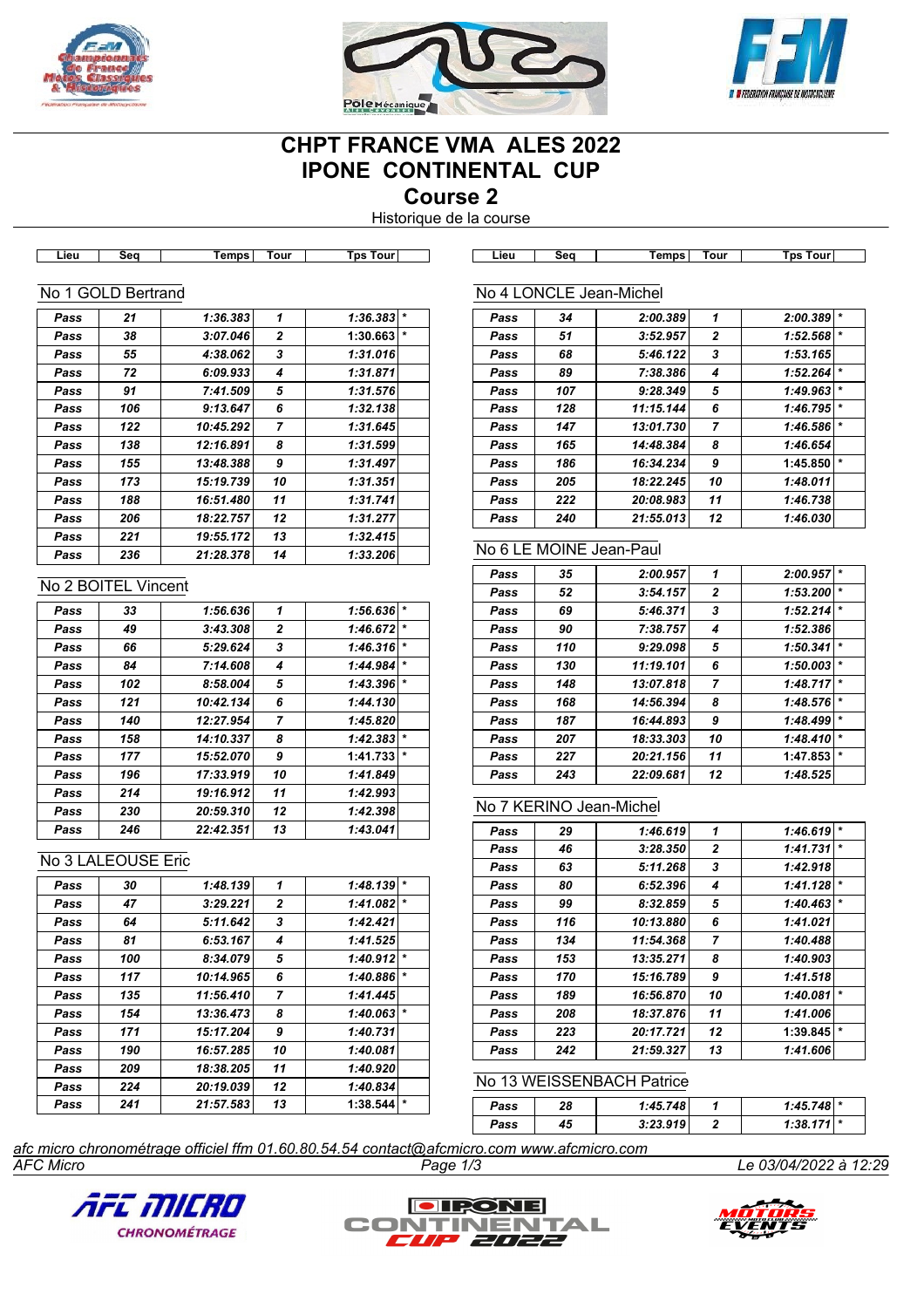





#### IPONE CONTINENTAL CUP Course 2

Historique de la course

| Tour<br><b>Temps</b><br>Tour<br>Гps<br><b>T</b> DS<br>ີ<br>∟ieư<br>ww |
|-----------------------------------------------------------------------|
|-----------------------------------------------------------------------|

# No 13 WEISSENBACH Patrice

| Pass | 61  | 5:02.406  | 3              | 1:38.487            |
|------|-----|-----------|----------------|---------------------|
| Pass | 79  | 6:41.333  | 4              | 1:38.927            |
| Pass | 98  | 8:19.464  | 5              | $\star$<br>1:38.131 |
| Pass | 115 | 9:58.191  | 6              | 1:38.727            |
| Pass | 133 | 11:35.961 | $\overline{ }$ | $\star$<br>1:37.770 |
| Pass | 150 | 13:13.511 | 8              | $\star$<br>1:37.550 |
| Pass | 166 | 14:51.086 | 9              | 1:37.575            |
| Pass | 184 | 16:28.949 | 10             | 1:37.863            |
| Pass | 204 | 18:06.766 | 11             | 1:37.817            |
| Pass | 219 | 19:44.893 | 12             | 1:38.127            |
| Pass | 235 | 21:23.215 | 13             | 1:38.322            |

#### No 17 ARMAND Gilles

| Pass | 25  | 1:41.891  | 1            | 1:41.891 | $\star$ |
|------|-----|-----------|--------------|----------|---------|
| Pass | 41  | 3:15.885  | $\mathbf{2}$ | 1:33.994 | $\star$ |
| Pass | 58  | 4:49.406  | 3            | 1:33.521 | $\star$ |
| Pass | 75  | 6:22.777  | 4            | 1:33.371 | $\star$ |
| Pass | 93  | 7:55.562  | 5            | 1:32.785 | $\star$ |
| Pass | 108 | 9:28.894  | 6            | 1:33.332 |         |
| Pass | 124 | 11:01.917 | 7            | 1:33.023 |         |
| Pass | 142 | 12:36.269 | 8            | 1:34.352 |         |
| Pass | 157 | 14:10.145 | 9            | 1:33.876 |         |
| Pass | 175 | 15:42.515 | 10           | 1:32.370 | $\star$ |
| Pass | 193 | 17:14.846 | 11           | 1:32.331 | $\star$ |
| Pass | 210 | 18:47.516 | 12           | 1:32.670 |         |
| Pass | 225 | 20:20.752 | 13           | 1:33.236 |         |
| Pass | 238 | 21:53.962 | 14           | 1:33.210 |         |

# No 21 FOURGEAUD Frédéric

| Pass | 27  | 1:45.239  | 1              | 1:45.239 | $\star$ |
|------|-----|-----------|----------------|----------|---------|
| Pass | 44  | 3:23.600  | 2              | 1:38.361 | $\star$ |
| Pass | 62  | 5:02.682  | 3              | 1:39.082 |         |
| Pass | 78  | 6:40.242  | 4              | 1:37.560 | $\star$ |
| Pass | 97  | 8:17.449  | 5              | 1:37.207 | $\star$ |
| Pass | 114 | 9:55.549  | 6              | 1:38.100 |         |
| Pass | 132 | 11:33.381 | $\overline{7}$ | 1:37.832 |         |
| Pass | 149 | 13:10.339 | 8              | 1:36.958 | $\star$ |
| Pass | 164 | 14:47.574 | 9              | 1:37.235 |         |
| Pass | 182 | 16:24.332 | 10             | 1:36.758 | $\star$ |
| Pass | 201 | 18:00.483 | 11             | 1:36.151 | $\star$ |
| Pass | 218 | 19:36.327 | 12             | 1:35.844 | $\star$ |
| Pass | 233 | 21:12.733 | 13             | 1:36.406 |         |

#### No 28 REBILLON Maxence

| Pass | 24 | 1:41.522 | $1:41.522$ * |  |
|------|----|----------|--------------|--|
| Pass | 42 | 3:17.728 | $1:36.206$ * |  |
| Pass | 59 | 4:53.382 | $1:35.654$ * |  |

| Lieu | Seg | Temps     | Tour | <b>Tps Tour</b> |        |
|------|-----|-----------|------|-----------------|--------|
|      |     |           |      |                 |        |
| Pass | 76  | 6:29.343  | 4    | 1:35.961        |        |
| Pass | 95  | 8:04.497  | 5    | 1:35.154        | $\ast$ |
| Pass | 112 | 9:39.630  | 6    | 1:35.133        | $\ast$ |
| Pass | 127 | 11:15.011 | 7    | 1:35.381        |        |
| Pass | 145 | 12:50.077 | 8    | 1:35.066        | $\ast$ |
| Pass | 161 | 14:25.038 | 9    | 1:34.961        | $\ast$ |
| Pass | 179 | 15:59.693 | 10   | 1:34.655        | $\ast$ |
| Pass | 197 | 17:34.250 | 11   | 1:34.557        | $\ast$ |
| Pass | 212 | 19:10.332 | 12   | 1:36.082        |        |
| Pass | 228 | 20:44.452 | 13   | 1:34.120        | $\ast$ |
| Pass | 244 | 22:18.785 | 14   | 1:34.333        |        |

# No 34 HAQUIN Christian

| Pass | 20  | 1:35.441  | 1              | 1:35.441 | $\star$ |
|------|-----|-----------|----------------|----------|---------|
| Pass | 36  | 3:04.784  | 2              | 1:29.343 | $***$   |
| Pass | 54  | 4:34.222  | 3              | 1:29.438 |         |
| Pass | 71  | 6:02.581  | 4              | 1:28.359 | $***$   |
| Pass | 88  | 7:31.734  | 5              | 1:29.153 |         |
| Pass | 104 | 9:00.905  | 6              | 1:29.171 |         |
| Pass | 119 | 10:30.730 | $\overline{7}$ | 1:29.825 |         |
| Pass | 137 | 12:00.008 | 8              | 1:29.278 |         |
| Pass | 152 | 13:30.862 | 9              | 1:30.854 |         |
| Pass | 169 | 15:00.946 | 10             | 1:30.084 |         |
| Pass | 185 | 16:31.683 | 11             | 1:30.737 |         |
| Pass | 203 | 18:02.209 | 12             | 1:30.526 |         |
| Pass | 217 | 19:33.491 | 13             | 1:31.282 |         |
| Pass | 232 | 21:05.250 | 14             | 1:31.759 |         |

# No 46 TIRARD Guillaume

| Pass | 22  | 1:39.787  | 1              | 1:39.787 | $\star$ |
|------|-----|-----------|----------------|----------|---------|
| Pass | 39  | 3:13.896  | $\overline{2}$ | 1:34.109 | $\star$ |
| Pass | 56  | 4:48.373  | 3              | 1:34.477 |         |
| Pass | 74  | 6:22.592  | 4              | 1:34.219 |         |
| Pass | 94  | 7:56.203  | 5              | 1:33.611 | $\star$ |
| Pass | 109 | 9:29.053  | 6              | 1:32.850 | $\star$ |
| Pass | 125 | 11:02.184 | $\overline{7}$ | 1:33.131 |         |
| Pass | 141 | 12:35.625 | 8              | 1:33.441 |         |
| Pass | 156 | 14:08.877 | 9              | 1:33.252 |         |
| Pass | 174 | 15:41.910 | 10             | 1:33.033 |         |
| Pass | 192 | 17:14.525 | 11             | 1:32.615 | $\star$ |
| Pass | 211 | 18:47.739 | 12             | 1:33.214 |         |
| Pass | 226 | 20:20.961 | 13             | 1:33.222 |         |
| Pass | 239 | 21:54.102 | 14             | 1:33.141 |         |

#### No 55 BOURGEOIS Quentin

| Pass | 26 | 1:42.699 | $1:42.699$ * |  |
|------|----|----------|--------------|--|
| Pass | 43 | 3:18.187 | $1:35.488$ * |  |
| Pass | 60 | 4:53.648 | $1:35.461$ * |  |
| Pass | 77 | 6:29.783 | 1:36.135     |  |

*AFC Micro Page 2/3 Le 03/04/2022 à 12:29 afc micro chronométrage officiel ffm 01.60.80.54.54 contact@afcmicro.com www.afcmicro.com*